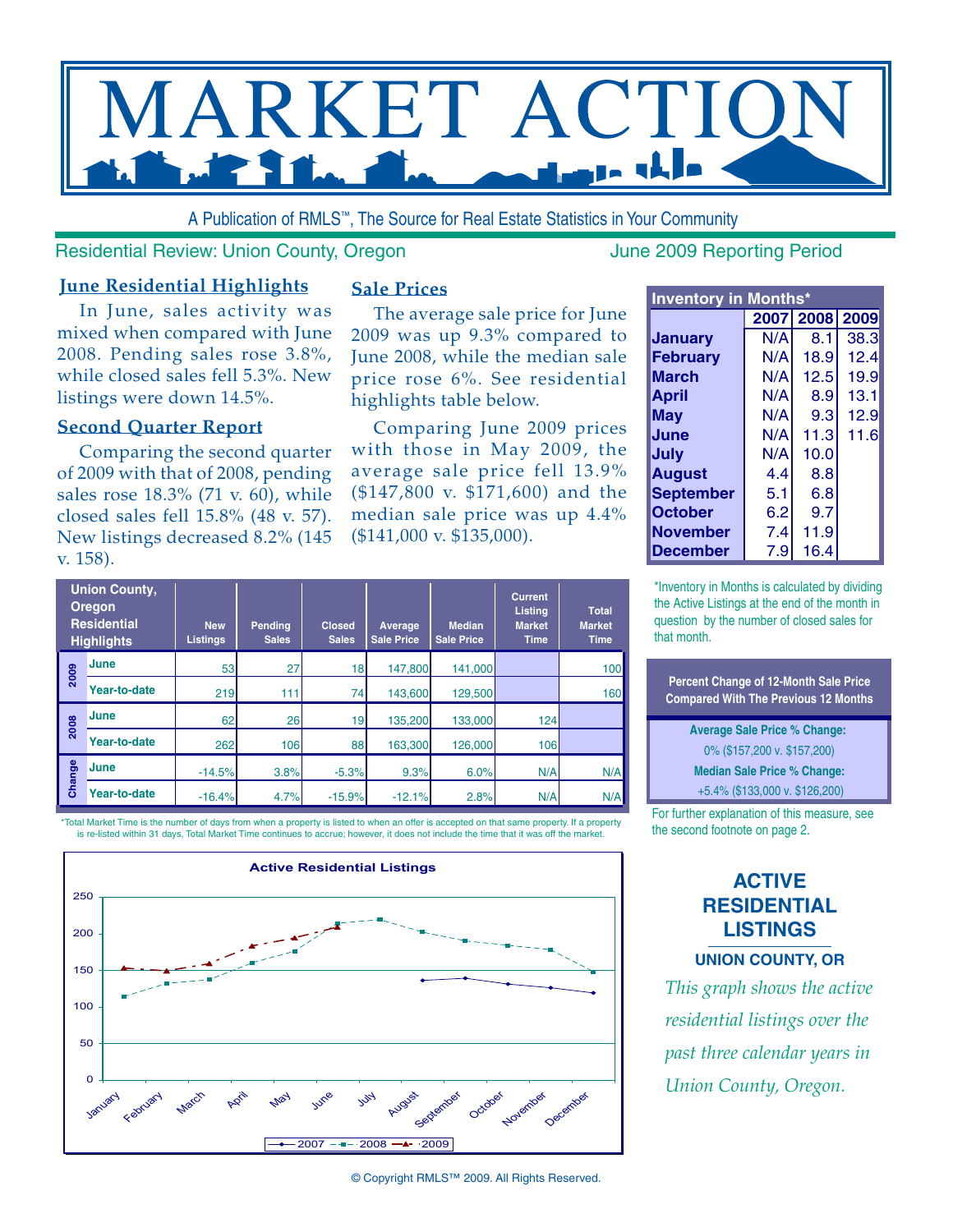# **AREa REPORT • 6/2009 Union County, Oregon**

|       |                                  | <b>RESIDENTIAL</b>     |                        |                           |                                 |                                                            |                         |                        |                               |                               |                       |                            |                         |                       |                         |                                              | <b>COMMERCIAL</b>       | <b>LAND</b>              |                | <b>MULTIFAMILY</b>        |                         |                    |
|-------|----------------------------------|------------------------|------------------------|---------------------------|---------------------------------|------------------------------------------------------------|-------------------------|------------------------|-------------------------------|-------------------------------|-----------------------|----------------------------|-------------------------|-----------------------|-------------------------|----------------------------------------------|-------------------------|--------------------------|----------------|---------------------------|-------------------------|--------------------|
|       |                                  | <b>Current Month</b>   |                        |                           |                                 |                                                            |                         |                        |                               | Year-To-Date                  |                       |                            |                         |                       |                         |                                              | <b>Year-To-Date</b>     |                          | Year-To-Date   |                           | Year-To-Date            |                    |
|       |                                  | <b>Active Listings</b> | <b>Listings</b><br>Vew | Expired.Canceled Listings | 2009<br><b>Sales</b><br>Pending | $\boldsymbol{2008}^\dagger$<br>s.<br>2009<br>Pending Sales | <b>Sales</b><br>Closed: | Sale Price<br>Average: | ÷<br><b>Total Market Time</b> | <b>Listings</b><br><b>New</b> | 2009<br>Pending Sales | Pending Sales 2009 v. 2008 | <b>Sales</b><br>Closed: | Sale Price<br>Average | Price<br>Sale<br>Median | Change $^{2}$<br>వి<br>Price<br>Sale<br>Avg. | <b>Sales</b><br>Closed: | Sale Price<br>Average    | Closed Sales   | <b>Average Sale Price</b> | <b>Sales</b><br>Closed: | Average Sale Price |
| 97824 | Cove                             | 16                     |                        |                           |                                 | $-50.0%$                                                   |                         | 115,000                | 211                           | 12                            | 6                     | 20.0%                      | 4                       | 175,400               | 160,800                 | $-30.1%$                                     | $\sim$                  | ×,                       | 3              | 93,700                    | $\sim$                  | ٠                  |
| 97827 | <b>Elgin</b>                     | 37                     | 10                     | 2                         | 3                               | 0.0%                                                       |                         | 170,000                | 44                            | 28                            | 8                     | $-38.5%$                   | 4                       | 220,200               | 182,500                 | 19.6%                                        |                         | ٠                        |                | 140,000                   |                         | ×.                 |
| 97841 | <b>Imbler</b>                    |                        |                        |                           |                                 | 0.0%                                                       |                         |                        |                               |                               |                       | 200.0%                     |                         | 110,000               | 110,000                 | $-8.3%$                                      |                         |                          |                | ٠                         |                         |                    |
| 97850 | La Grande/<br><b>Island City</b> | 121                    | 35                     | 10 <sup>10</sup>          | 21                              | 50.0%                                                      | 16                      | 148,500                | 97                            | 150                           | 84                    | 18.3%                      | 58                      | 138,300               | 133,000                 | 3.7%                                         | 3                       | 94,500                   |                | 9,000                     | $\overline{2}$          | 163,500            |
| 97867 | <b>North Powder</b>              | $\overline{7}$         |                        |                           |                                 | $-100.0%$                                                  |                         |                        |                               | 5                             | $\mathbf{0}$          | $-100.0%$                  |                         |                       |                         | 9.8%                                         |                         | ٠                        |                | 120,000                   |                         |                    |
| 97876 | <b>Summerville</b>               | 11                     |                        |                           | $\sim$                          | $-100.0%$                                                  |                         |                        |                               | 7                             | $\mathbf{0}$          | $-100.0%$                  |                         | 325,000               | 325,000                 | $-3.4%$                                      | $\sim$                  | $\overline{\phantom{a}}$ |                | ×,                        | ٠                       | ж.                 |
| 97883 | <b>Union</b>                     | 16                     | 3                      | 3                         |                                 | $-75.0%$                                                   |                         | ×                      |                               | 16                            | 10                    | $-16.7%$                   | 6                       | 98,200                | 112,000                 | $-4.4%$                                      |                         | 60,000                   | $\overline{2}$ | 49,500                    | ٠                       | ٠                  |
|       | <b>Union Co. Total</b>           | 209                    | 53                     | 17                        | 27                              | 3.8%                                                       | 18                      | 147,800                | 100                           | 219                           | 111                   | 4.7%                       | 74                      | 143,600               | 129,500                 | 0.0%                                         | 4                       | 85,900                   | 8              | 81,100                    | $\overline{2}$          | 163,500            |

<sup>1</sup> Percent change in number of pending sales this year compared to last year. The Current Month section compares June 2009 with June 2008. The Year-To-Date section compares year-to-date statistics from June 2009 with year-to-date statistics from June 2008.

<sup>2</sup>% Change is based on a comparison of the rolling average sale price for the last 12 months (7/1/08-6/30/09) with 12 months before (7/1/07-6/30/08).

<sup>3</sup> As of October 2007, the way that New Listing data is generated has changed to ensure accuracy.

4 Total Market Time is the number of days from when a property is listed to when an offer is accepted on that same property. If a property is re-listed within 31 days, Total Market Time continues to accrue; however, it does not include the time that it was off the market.



**NEW LISTINGS Union County, OR** *This graph shows the new residential listings over the past three calendar years in Union County, Oregon.*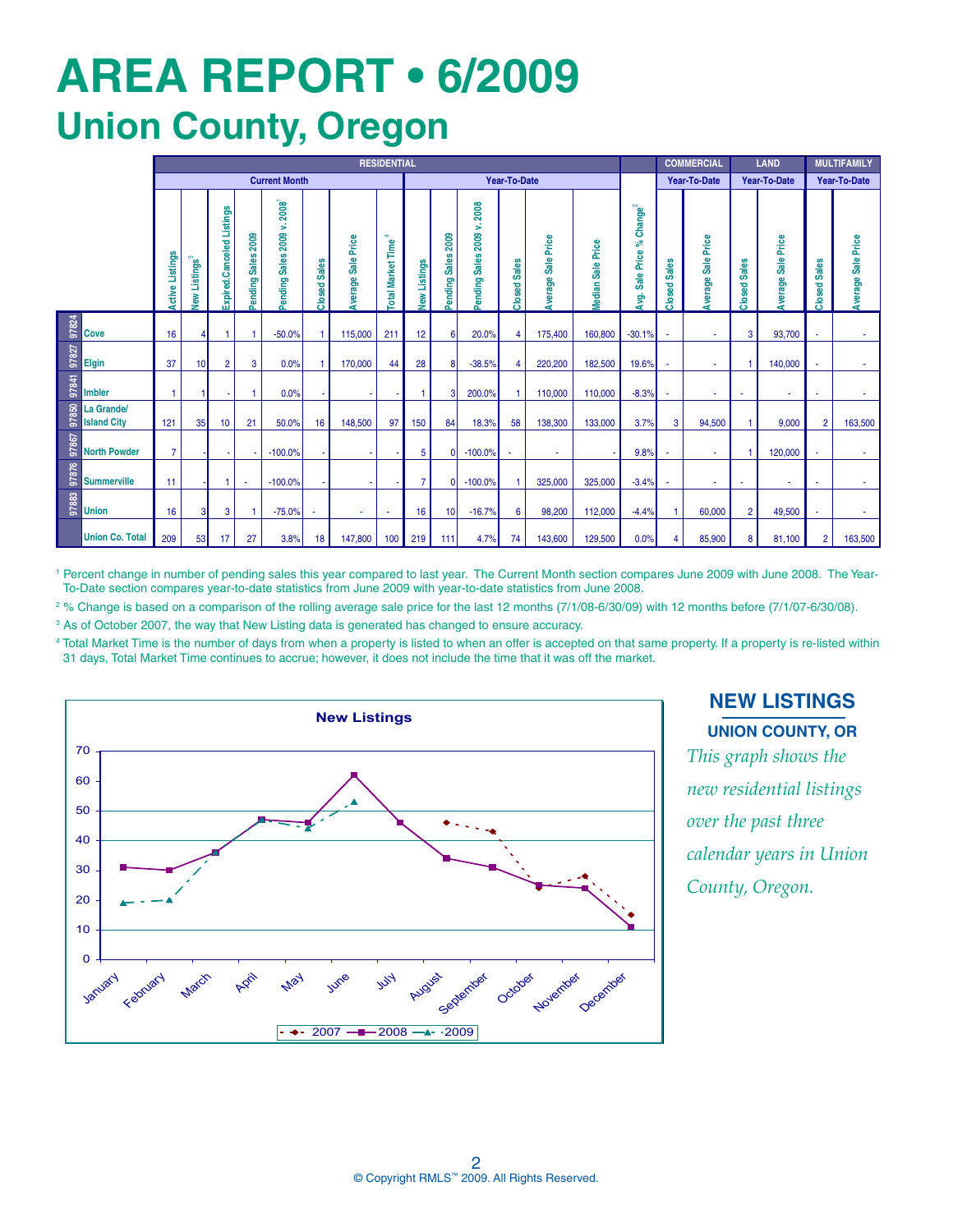# **AVERAGE SALE PRICE Union County, OR**

*This graph represents the average sale price for all homes sold in Union County, Oregon.*





**PENDING LISTINGS** 

*This graph represents monthly accepted offers in Union County, Oregon over the past three calendar years.*  **Union County, OR**